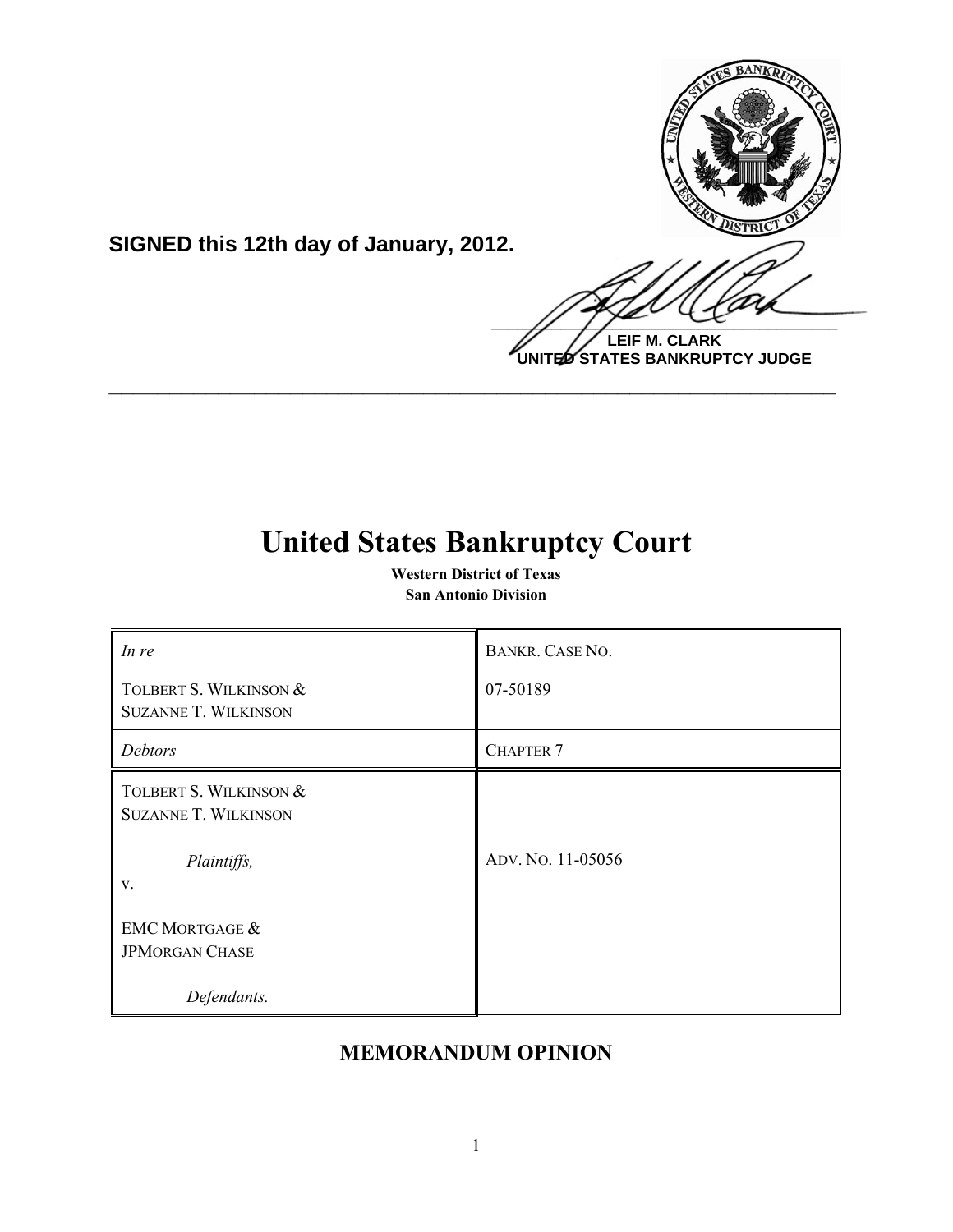On April 25, 2011, more than two years after receiving a discharge in their Chapter 7 bankruptcy, the Wilkinsons (the "Wilkinsons") filed an Adversary Complaint against EMC Mortgage ("EMC") and JP Morgan Chase ("Chase") asserting various claims in connection with the Defendants' conduct following the Debtors' discharge. The Wilkinsons filed their First Amended Original Complaint to Sell Real Property Free and Clear of Liens, for Contempt, Declaratory Judgment, to Determine Secured Status, and for Damages ("Amended Complaint") on August 10, 2011. On August 24, 2011, the Defendants filed a joint Motion to Dismiss Certain Claims in Plaintiffs' Amended Complaint. The Wilkinsons filed a Response to the Motion to Dismiss on September 7, 2011. This Memorandum Opinion constitutes the court's ruling on the motion to dismiss.

The relevant facts as laid out in the Wilkinsons' Amended Complaint are as follows:

#### **Background**

On March 31, 1987, the Wilkinsons purchased a 52 acre tract of land in Bandera County. The Wilkinsons' homestead is located on this property. The Wilkinsons also owned two additional adjoining tracts of land: one consisting of approximately 10.67 acres and the other consisting of approximately 50 acres. There are no liens on the 10.67 acre tract.

On January 31, 2007 the Wilkinsons filed for relief under Chapter 13 of the Bankruptcy Code. Their case was converted to a case under Chapter 7 on July 28, 2008. The Wilkinsons received their discharge on February 18, 2009. In the Wilkinsons' Chapter 13 case they claimed the entire 52 acre tract of land as their exempt homestead. The Chapter 13 Trustee objected to this claim of exemption and the parties eventually entered into an Agreed Order on July 23, 2007. This Order was later aside, however, for failure to sufficiently identify the real property at issue. Accordingly, the Wilkinsons continued to litigate the issue with the Chapter 7 Trustee after the case was converted. Ultimately, in January, 2010, the court entered an order clarifying the Wilkinsons' homestead exemption. This order [Docket No. 329] clarified that the Wilkinsons' exempt homestead consisted of a small portion (1.22 acres) of the 52 acre tract (plus a small easement to maintain the Wilkinsons' septic system) as well as the entire 10.67 acre tract.

The Wilkinsons' largest creditors, the Haleys, had filed a medical malpractice suit against Dr. Wilkinson in state court. This suit was ultimately settled, and part of this settlement provided for the Chapter 7 Trustee to sell to the Wilkinsons 3.8 acres of property (from the 52 acre tract) adjoining the Wilkinsons' homestead (which was also located on the 52 acre tract). The court approved this settlement and entered an agreed order in November, 2009 authorizing the Chapter 7 Trustee to sell this estate property to the Wilkinsons free and clear of liens [Docket No. 323]. This resulted in the Wilkinsons receiving approximately 5 acres of property in total: 1.22 acres as their exempt homestead and 3.8 acres sold to them free and clear by the Chapter 7 Trustee. The remainder of the 52 acre tract (consisting of about 47 acres), as well as the adjoining 50 acre tract (for a total of 97 acres), were sold by the Chapter 7 Trustee free and clear of liens to Scott Bliss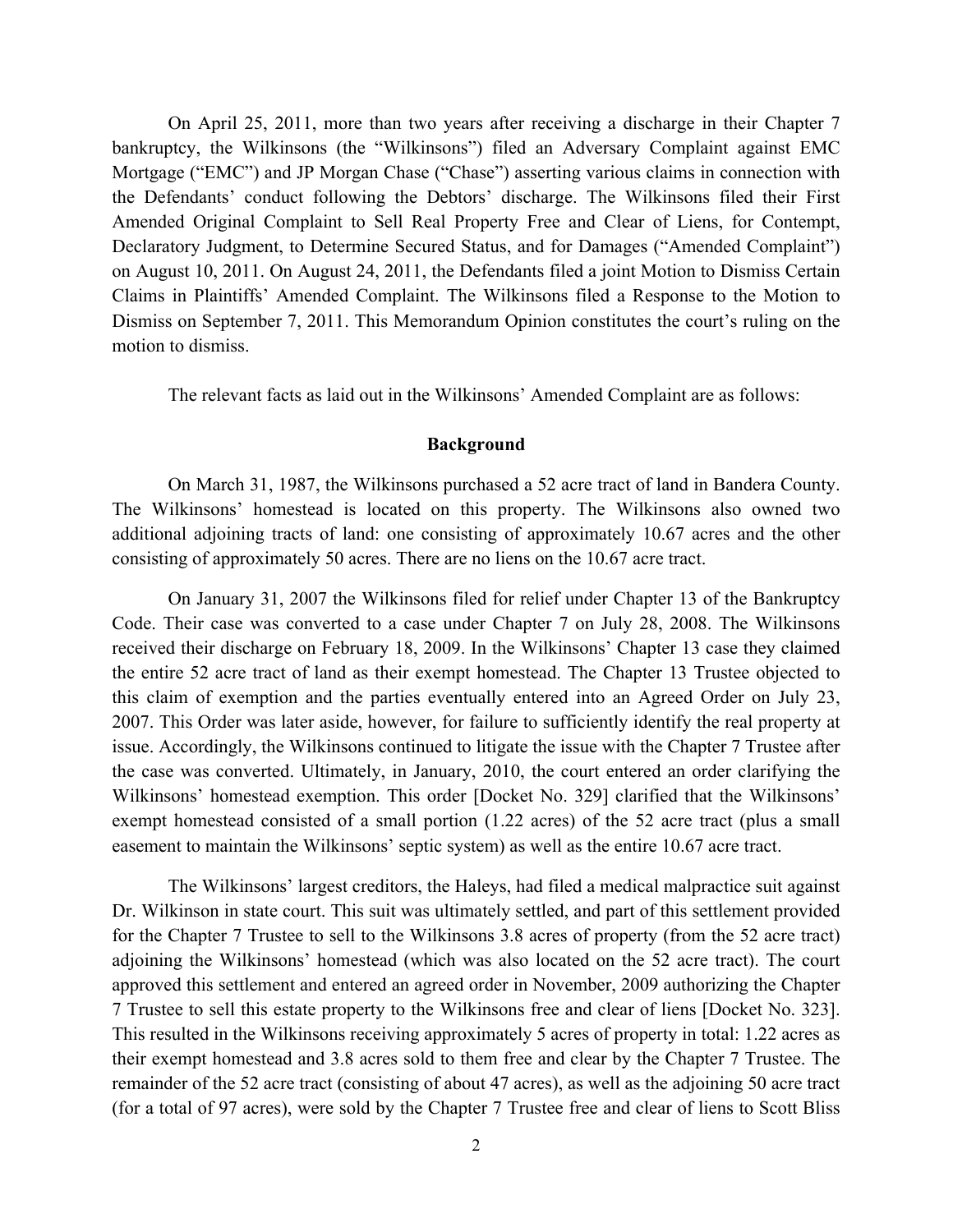for \$545,000. The court entered an order approving the Trustee's motion to sell this property in September, 2010.

EMC claimed to be the lienholder on the 52 acre tract of land. The Wilkinsons listed EMC's lien as disputed in their amended bankruptcy schedules. EMC allegedly acquired the note from the original noteholder through a series of assignments.<sup>1</sup> EMC serviced and attempted to collect on this note as described below.

In March, 2007 EMC filed a proof of claim in the amount of \$122,534.29. EMC filed a motion for relief from stay in October, 2008, but withdrew the motion before a hearing could be held. The Wilkinsons allege that EMC withdrew the motion because EMC knew that it would be unable to prove its ownership of the note.<sup>2</sup> The court authorized the Chapter 7 Trustee to sell the remaining acres from the 52 acre tract (less the 1.22 acres consisting of the Wilkinsons' exempt homestead and the 3.8 acres sold to the Wilkinsons free and clear in November, 2009) as well as the adjoining 50 acre tract to Scott Bliss in September, 2010. Following the sale of this property to Scott Bliss free and clear of liens, in October, 2010, the Chapter 7 Trustee filed an objection to EMC's claim, which the court granted by a default order (after EMC failed to respond) in November, 2010 [Docket No. 347]. The order stated, in pertinent part, that "Claimant has no evidence that it is the holder of the Note. This claim will not be paid a dividend by the Trustee in this case." EMC filed a motion to reconsider the court's order granting the Chapter 7 Trustee's objection to EMC's claim in April, 2011 [Docket No. 380]. The court denied EMC's motion to reconsider in July, 2011 [Docket No. 400].

On December 7, 2010—after the court had already entered two orders authorizing the sale of property free and clear of all liens, including EMC's lien—EMC foreclosed on the 52 acre tract of land. At the foreclosure, EMC was the purchaser, by substitute trustee's deed (prepared by EMC's attorneys) for \$120,666.18. The language recited in the substitute trustee's deed indicates that EMC and its counsel knew: 1) that the Wilkinsons had a pending bankruptcy case; 2) that Mr. Osherow was the Chapter 7 trustee; and 3) that Mr. Osherow had conveyed part of the 52 acre tract to Scott Bliss.<sup>3</sup>

!!!!!!!!!!!!!!!!!!!!!!!!!!!!!!!!!!!!!!!!!!!!!!!!!!!!!!!!!!!

<sup>&</sup>lt;sup>1</sup> To date, EMC has been unable to produce a true copy of this note showing that EMC is the holder of the note. *See In re Wilkinson*, Case No. 07-50189 (Bankr. W.D. Tex. July 22, 2011) (Docket No. 400).<br><sup>2</sup> In their response to EMC's lift stay motion, the Wilkinsons requested proof of EMC's ownership of the note,

including the various assignments that allegedly led to EMC's ownership. The Wilkinsons maintains that they still have not received any of the information they requested from EMC with respect to EMC's ownership of the note. <sup>3</sup> The deed stated:

<sup>&</sup>quot;Whereas, Randolph N. Osherow, Chapter 7 Trustee of the Bankruptcy Estate of Tolbert S. Wilkinson, M.D. and Suzanne T. Wilkinson, conveyed subject property to Scott Bliss by Chapter 7 Trustee's Warranty Deed, under File No. 00186221, dated 10/12/2010, recorded in the official records of the County Clerk, Bandera County, Texas;

Whereas, EMC Mortgage Corporation, the Holder of said Note and Deed of Trust as authorized by and provided in said Deed of Trust, appointed the undersigned to serve as Substitute Trustee(s) and to enforce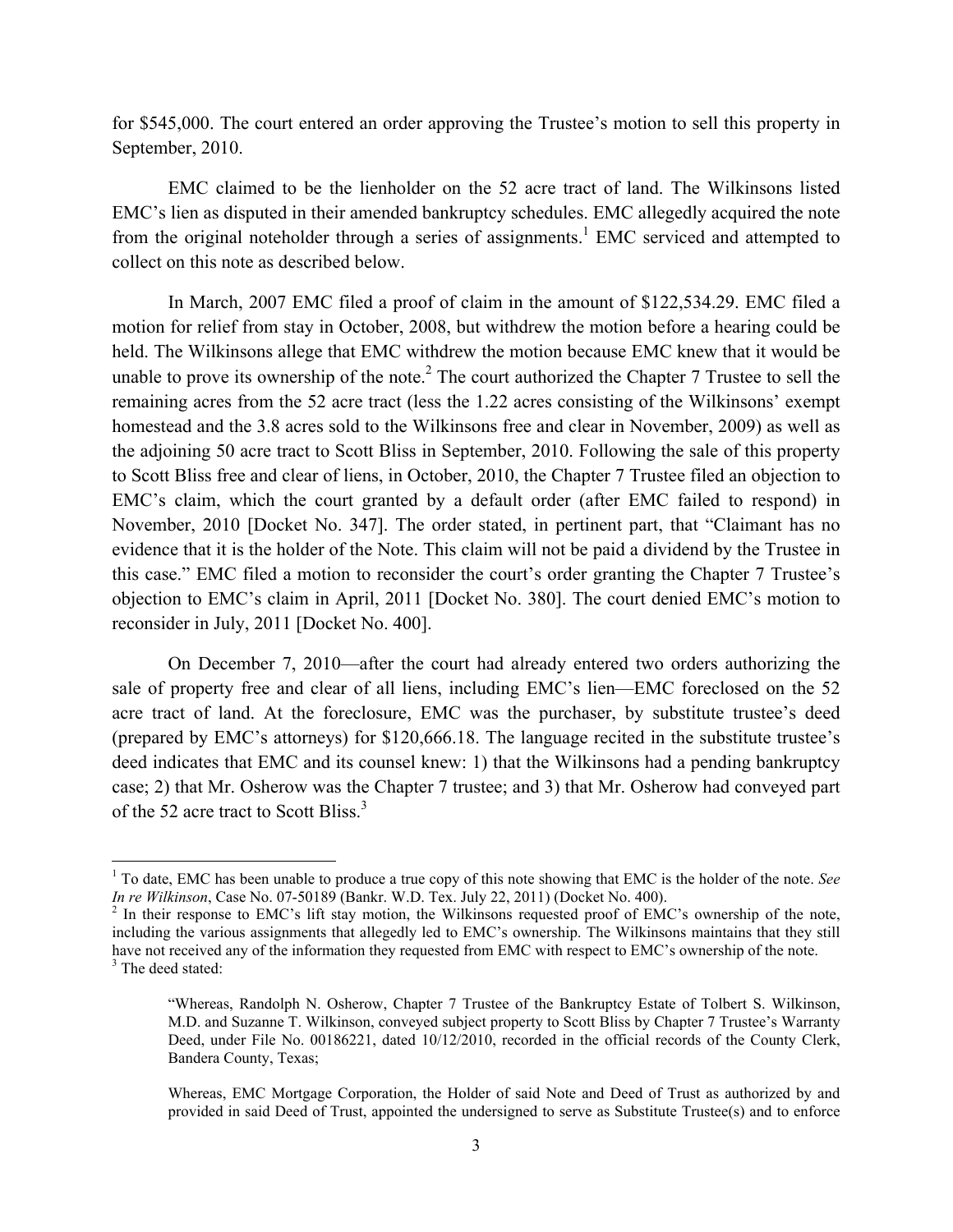When the Wilkinsons discovered that EMC had foreclosed on their homestead and planned to evict them from the property, the Wilkinsons contacted the Chapter 7 Trustee. They also sought permission to sue EMC for contempt for violating the court's sale orders. $4 \text{ EMC}$ rescinded the foreclosure sale. EMC did not, however, release its lien on the 52 acre tract of land (despite the sale, free and clear, of almost the entire tract to the Wilkinsons and to Scott Bliss). It still asserts that lien.

Based on the facts described above, the Wilkinsons have alleged the following claims against EMC: 1) Sale of the Wilkinsons' homestead free and clear of liens; 2) marshaling; 3) determination of secured status; 4) equitable subordination; 5) contempt, for: a) violation of the automatic stay; b) violation of the discharge order; c) violation of court orders authorizing the sale of property free and clear of liens; d) violation of the court order disallowing EMC's proof of claim; 6) unreasonable collection efforts; 7) accounting; 8) violation of the Fair Debt Collection Practices Act; and 9) fraud.

EMC filed a motion to dismiss every one of the Wilkinsons' claims for failure to state and claim under Rule 12(b)(6) of the Federal Rules of Civil Procedure and for lack of subject matter jurisdiction pursuant to Rule 12(b)(1).

#### **Discussion**

1. Standards for Rule 12(b) Motions to Dismiss

A complaint may be dismissed for failure to state claim under Rule 12(b)(6). The Supreme Court has recently elaborated on the standard to be applied for motions to dismiss for failure to state a claim. In *Bell Atlantic Corp. v. Twombly*, the Court stated that Rule 8(a)(2) of the Federal Rules of Civil Procedure "requires only a short and plain statement of the claim showing that the pleader is entitled to relief in order to give the defendant fair notice of what the claim is and the grounds upon which it rests[.]" 550 U.S. 544, 555 (2007) (internal quotations and citation omitted). When such a complaint is attacked under Rule  $12(b)(6)$ , the plaintiff is obligated, with regard to the grounds upon which the complaint rests, to furnish more than labels and conclusions. "[A] formulaic recitation of the elements of the cause of action will not do[.]" *Id*.; *see also Ashcroft v. Iqbal*, 129 S. Ct. 1937, 1949 (2009) (stating that conclusory factual allegations, formulaic or threadbare recitations of the elements of a claim, and bare legal conclusions are not presumed to be true). "Factual allegations must be enough to raise a right to relief above the speculative level," and must do more than simply create a "suspicion of a legally

!!!!!!!!!!!!!!!!!!!!!!!!!!!!!!!!!!!!!!!!!!!!!!!!!!!!!!!!!!!!!!!!!!!!!!!!!!!!!!!!!!!!!!!!!!!!!!!!!!!!!!!!!!!!!!!!!!!!!!!!!!!!!!!!!!!!!!!!!!!!!!!!!!!!!!!!!!!!!!!!!!!!!!!!!!!!!!!!!!!!!!!!!!!!!!!

the trust, the said Tolbert S. Wilkinson and/or Suzanne Wilkinson and/or Scott Bliss having made default in the payment of said note according to the terms, tenor and effect thereof; 4 The Wilkinsons do not state whether the Trustee ever granted such permission.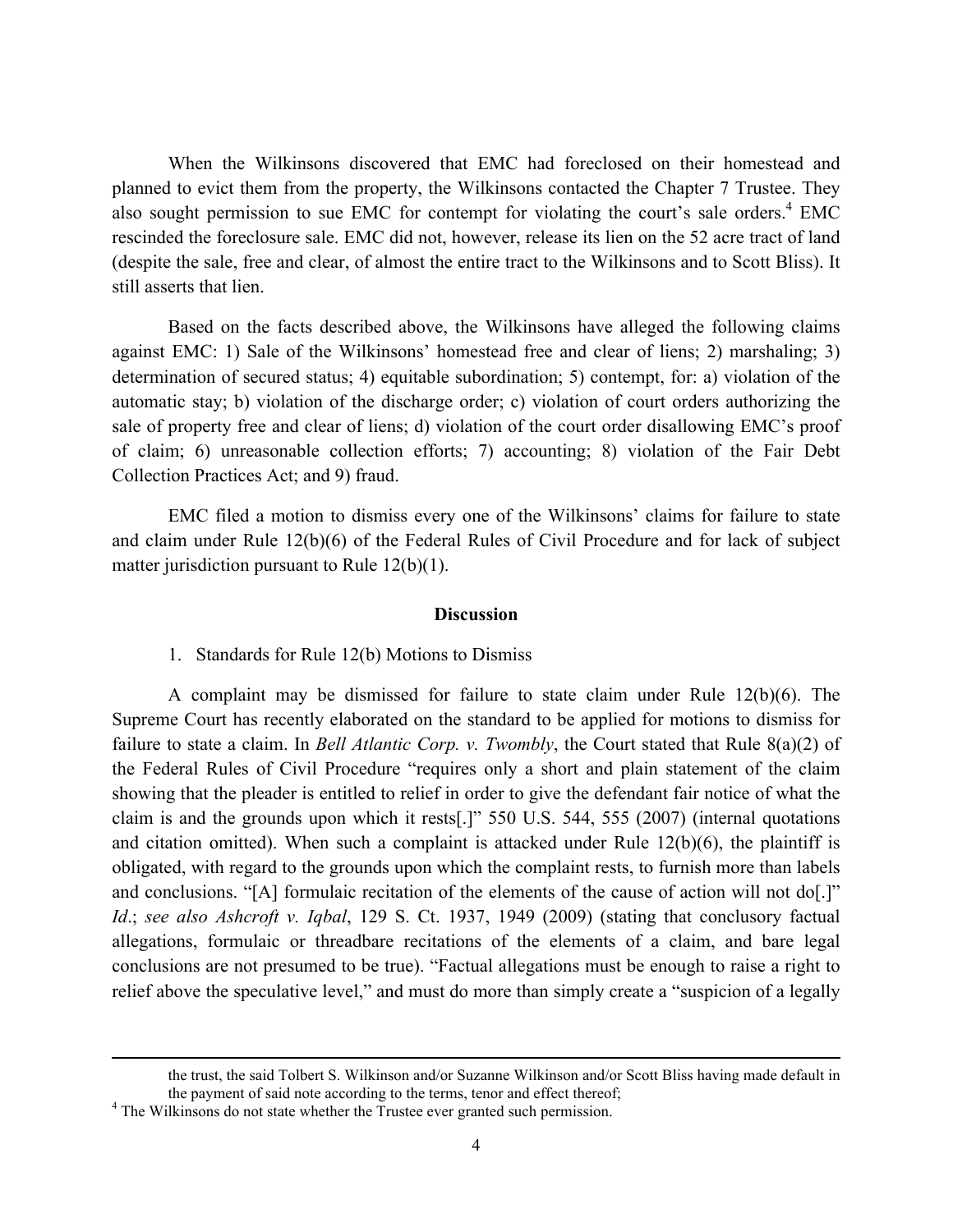cognizable right of action." *Twombly*, 550 U.S. at 555 (citing 5 C. Wright & A. Miller, FED. PRAC. AND PROC. § 1216, pp. 235-236 (3d ed. 2004)).

The Court further explained that "[a]sking for plausible grounds to infer [the existence of an element of a cause of action] does not impose a probability requirement at the pleading stage; it simply calls for enough fact to raise a reasonable expectation that discovery will reveal evidence [of that element]." *Id*. at 556. Further, "a well-pleaded complaint may proceed even if it strikes a savvy judge that actual proof of those facts is improbable." *Id*. In support of this approach, the Court observed that "something beyond the mere possibility of loss causation must be alleged, lest a plaintiff with 'a largely groundless claim' be allowed to 'take up the time of a number of other people, with the right to do so representing an *in terrorem* increment of the settlement value'....[W]hen the allegations in a complaint, however true, could not raise a claim of entitlement to relief, 'this basic deficiency should be exposed at the point of minimum expenditure of time and money by the parties and the court.'" *Id*. at 558. (internal citations and quotations omitted). Nonetheless, in reviewing a 12(b)(6) motion, the court must accept all wellpleaded facts as true. *Broyles v. State ex. rel. Abbott*, 2010 U.S. App. LEXIS 12151, at \*5 (5th Cir. 2010).

Finally, under Rule 12(b)(1), a complaint may be dismissed for lack of subject matter jurisdiction. FED. R. CIV. P. 12(b)(1). *See also Champions Truck & Equip. Inc. v. Patterson*, 2008 U.S. Dist. LEXIS 55343, at \*5 (S.D. Tex. July 21, 2008) ("'A case is properly dismissed for lack of subject matter jurisdiction when the court lacks the statutory or constitutional power to adjudicate the case.'") (quoting *Home Builders Ass'n of Miss., Inc. v. City of Madison,* 143 F.3d 1006, 1010 (5th Cir. 1998)). Bankruptcy courts have limited subject matter jurisdiction pursuant to 28 U.S.C. § 1334(b). Additionally, if a plaintiff lacks standing to bring a particular claim, the court lacks the subject matter jurisdiction to hear and decide that claim. *See Osherow v. Wells Fargo Home Mortgage, Inc.*, 450 B.R. 630, 631 (Bankr. W.D. Tex. 2011) ("Standing is a species of subject matter jurisdiction, in that, if a party lacks standing, the court lacks subject matter jurisdiction to hear the matter, and it must be dismissed."). "When examining a factual challenge to subject-matter jurisdiction under Rule 12(b)(1), which does not implicate the merits of plaintiff's cause of action, the district court has substantial authority 'to weigh the evidence and satisfy itself as to the existence of its power to hear the case.'" *Champions Truck & Equip. Inc. v. Patterson*, 2008 U.S. Dist. LEXIS 55343, at \*5 (quoting *Garcia v. Copenhaver, Bell & Assocs.,* 104 F.3d 1256, 1261 (11th Cir. 1997)).

## 2. Request for Authorization to Sell Property Free and Clear of Liens

In their first claim for relief, the Wilkinsons seek to sell a certain number of acres from their homestead property free and clear of liens. Their homestead now consists of the original exemption of the 10.67 acre tract that has always been free of liens, the original 1.22 acres exempted from the 52 acre tract, and an adjoining 3.8 acres from the 52 acre tract that the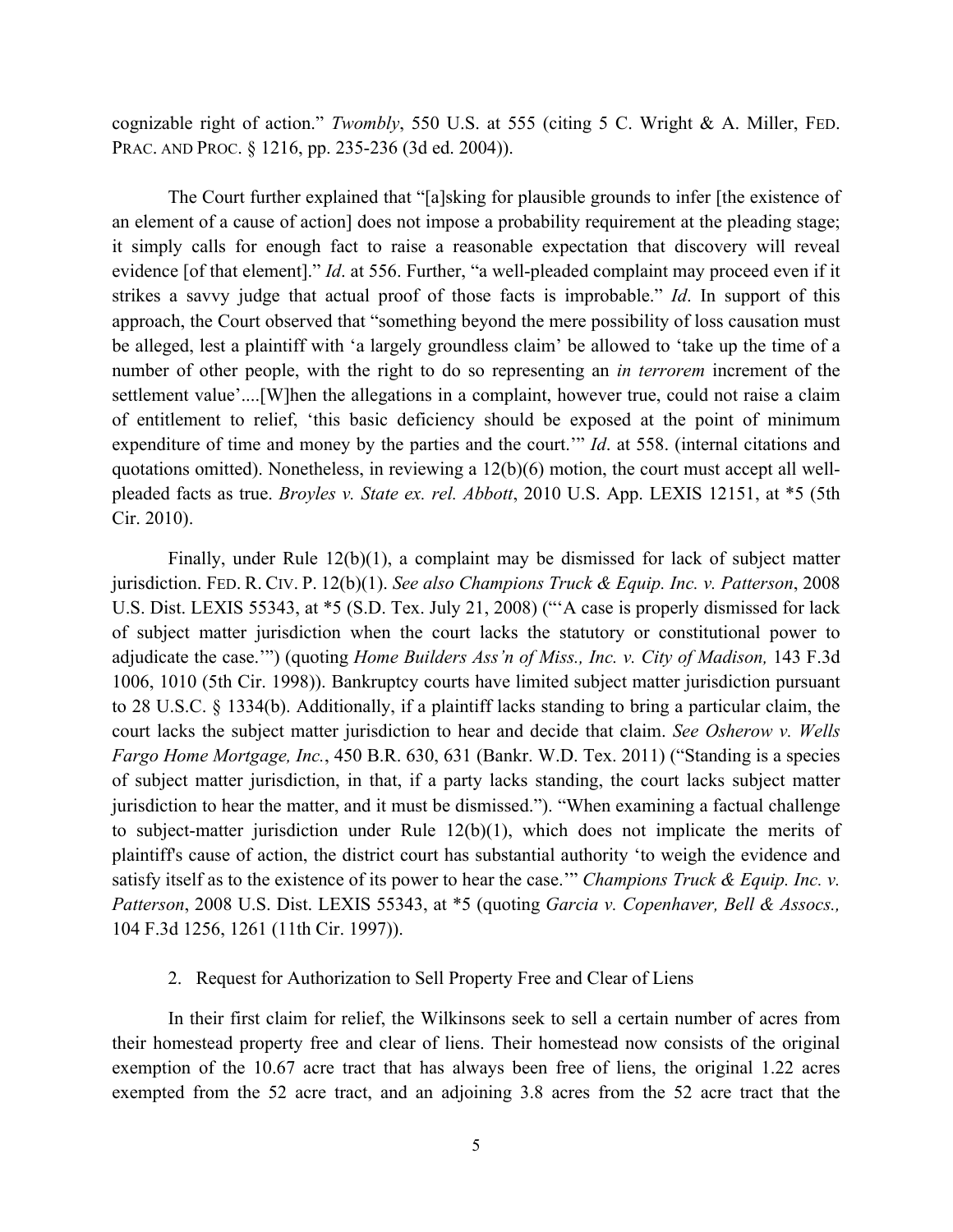Chapter 7 Trustee sold to the Wilkinsons free and clear of liens in November, 2009. The proposed sale seeks to sell the 3.8 acres from the 52 acre tract as well as approximately two acres from the 10.67 acre tract. The Wilkinsons seek this court's authorization to sell the property to Scott Bliss free and clear, with any valid liens thereon attaching to the proceeds of the sale. The Wilkinsons have made this request pursuant to section 363 of the Bankruptcy Code.

Section 363 provides that, "[t]he trustee, after notice and a hearing, may use, sell, or lease, other than in the ordinary course of business, property of the estate." 11 U.S.C. § 363(b)(1). There are a number of problems with the Wilkinsons' request for authorization to sell their property pursuant to section 363. First, as explained by the bankruptcy court for the Eastern District of Virginia,

[s]ection 363(f) conditionally authorizes a trustee to sell property under §§ 363(b) or (c) free and clear of any interest in the property. Section 363(b) states that 'the trustee, after notice and a hearing, may use, sell, or lease, other than in the ordinary course of business, *property of the estate*,' 11 U.S.C. § 363(b)(1), while § 363(c) states that '... the trustee may enter into transactions, including the sale or lease *of property of the estate*, in the ordinary course of business, without notice or a hearing.' Therefore, sales of property under § 363(f) are limited to sales of property of the estate.

*In re Signal Hill-Liberia Ave. Ltd. Partnership*, 189 B.R. 648, 652 (Bankr. E.D. Va. 1995); *see also In re Gonzales*, 2010 Bankr. LEXIS 3838, at \*4 (Bankr. N.D. Tex. Oct. 27, 2010) ("Section 363 of the Bankruptcy Code is a tool only for a Chapter 7 Trustee to use in the context of a Chapter 7 case. It is not the Debtor's role (i.e., a debtor is not the party with standing) to move to sell property of the estate in a Chapter 7 case—even if the general deadline for objecting to exemptions has elapsed and the property is perhaps no longer deemed 'property of the estate.'"); *Central State Bank v. McCabe (In re McCabe)*, 302 B.R. 873, 877 (Bankr. N.D. Iowa 2003) ("The Trust property is not property of Debtors' bankruptcy estate. Sales of property under § 363(f) are limited to sales of property of the bankruptcy estate. Furthermore, only a trustee is entitled to utilize the Bankruptcy Code to sell property free of liens.") (internal citation omitted).

Second, and perhaps more importantly, because the property at issue is not property of the bankruptcy estate, this court lacks the subject matter jurisdiction to entertain the Wilkinsons' claims with respect to this property. "[W]hen property is transferred out of a bankruptcy estate free and clear of all liens, the bankruptcy court ceases to have jurisdiction over that property." *Borrego Springs Bank, LLC v. Skuna River Lumber, L.L.C. (In re Skuna River Lumber, LLC)*, 564 F.3d 353, 355 (5th Cir. 2009). Nor is the Wilkinsons' filing of this adversary proceeding to determine the parties' various rights with respect to this property sufficient to grant jurisdiction. As further explained by the Fifth Circuit,

[the debtor] asserts that the bankruptcy court retained jurisdiction over the property [previously sold from the estate free and clear of liens] by virtue of the ongoing adversary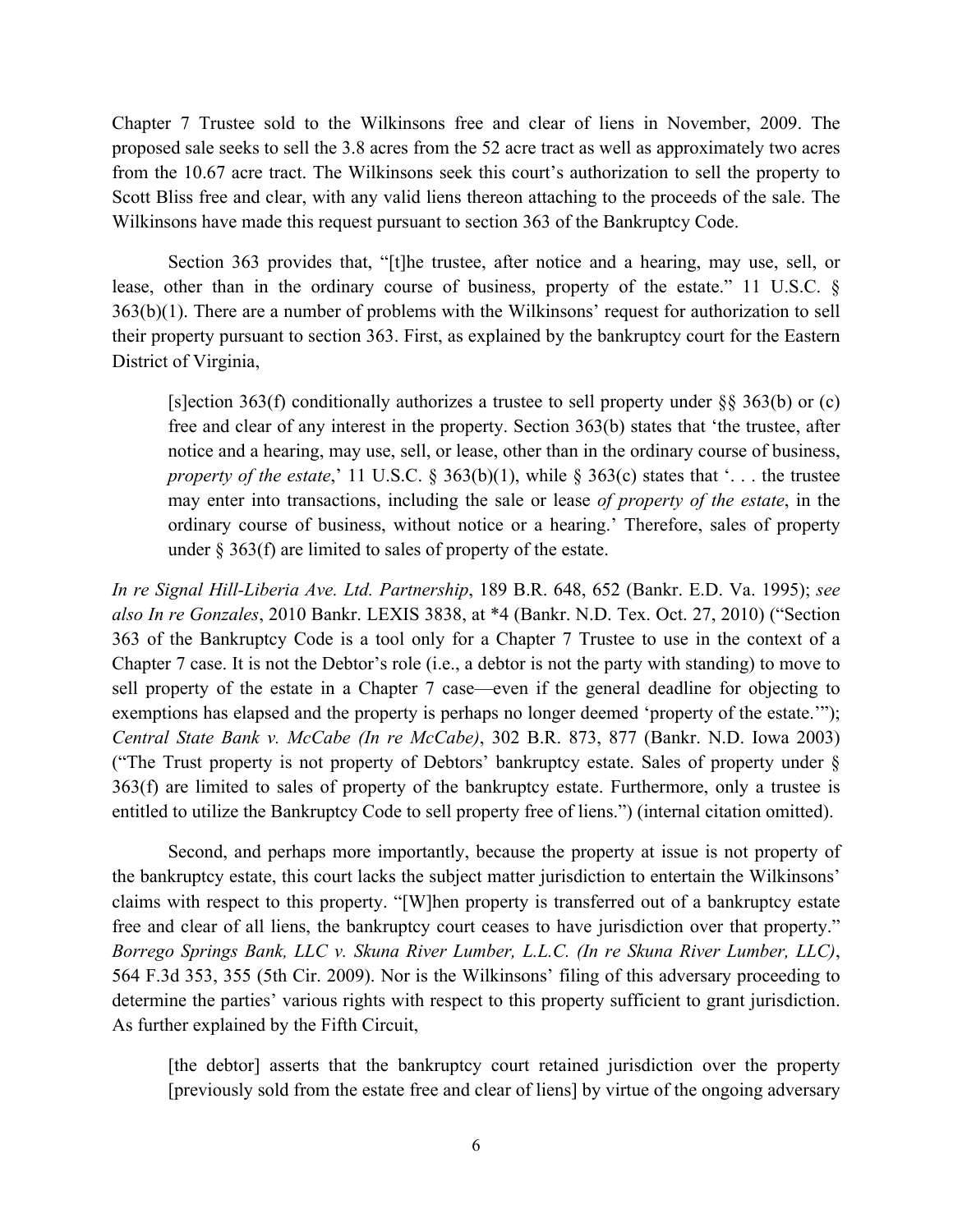proceeding adjudicating the priority and validity of [the creditor's] claims in relation to [the debtor's] other creditors. We disagree. Again, we are persuaded by the reasoning of the Seventh Circuit, which addressed a similar situation in *In re Edwards*, a case in which a creditor sought to rely on an adversary proceeding as a means of reviving the court's jurisdiction over property already sold from the estate:

'The adversary complaint could not invoke the jurisdiction of the bankruptcy court. [The creditor] was seeking a determination of its right to property that had passed outside that court's control when the property was sold free and clear of all liens. Since the property was no longer part of the bankrupt estate and since a determination of rights to it would not affect any dispute by creditors over property that was part of the bankruptcy estate, the bankruptcy court had no jurisdiction to determine rights to the property.'

*Id*. (quoting *In re Edwards*, 962 F.2d 641, 643 (7th Cir. 1992)). Accordingly, the court does not have subject matter jurisdiction over this claim.

Similarly, the court does not have jurisdiction over property that has been properly exempted from the bankruptcy estate. *See IRS v. Luongo (In re Luongo)*, 259 F.3d 323, 335 (5th Cir. 2001) ("Property exempted under § 522 is removed from the estate for the benefit of the debtor."); *Bell v. Bell (In re Bell)*, 225 F.3d 203, 216 (2d Cir. 2000) ("It is well-settled law that the effect of . . . exemption is to remove property from the estate and vest it in the debtor."); *In re Gamble*, 168 F.3d 442, 443 (11th Cir. 1999) (noting that "exempt property is not part of the bankruptcy estate"); *Taylor v. Freeland & Kronz*, 938 F.2d 420, 422 (3d Cir. 1991) ("The property so exempted is no longer considered property of the bankruptcy estate."); *see also Graziadeai Graziadei v. Graziadei (In re Graziadei)*, 32 F.3d 1408, 1410 n.2 (9th Cir. 1994) (bankruptcy court lacked jurisdiction over homestead property because it was exempt and therefore had no conceivable effect on the estate); *Garcia v. United States (In re Garcia)*, 2002 U.S. Dist. LEXIS 20233, at \*6 (S.D. Fla. 2002) (bankruptcy court lacked jurisdiction to order distribution of exempt property); *Wesche v. United States, IRS (In re Wesche)*, 178 B.R. 542, 543 (Bankr. M.D. Fla. 1995) (bankruptcy court lacked jurisdiction to determine the rights of various parties in exempt property).

All of the property at issue in the Wilkinsons' Amended Complaint has been, by the Wilkinsons' own assertions, either exempted from the bankruptcy estate or sold by the Chapter 7 Trustee free and clear of liens (to the Wilkinsons or to Scott Bliss). The court thus lacks subject matter jurisdiction to adjudicate this claim. For these reasons, the Wilkinsons' request for authority to sell their homestead property free and clear of liens must be dismissed pursuant to Rule 12(b)(1). Resolution of this claim will have absolutely no effect on the administration of the Wilkinsons' bankruptcy estate and thus cannot be brought in this court.

3. Determination of Secured Status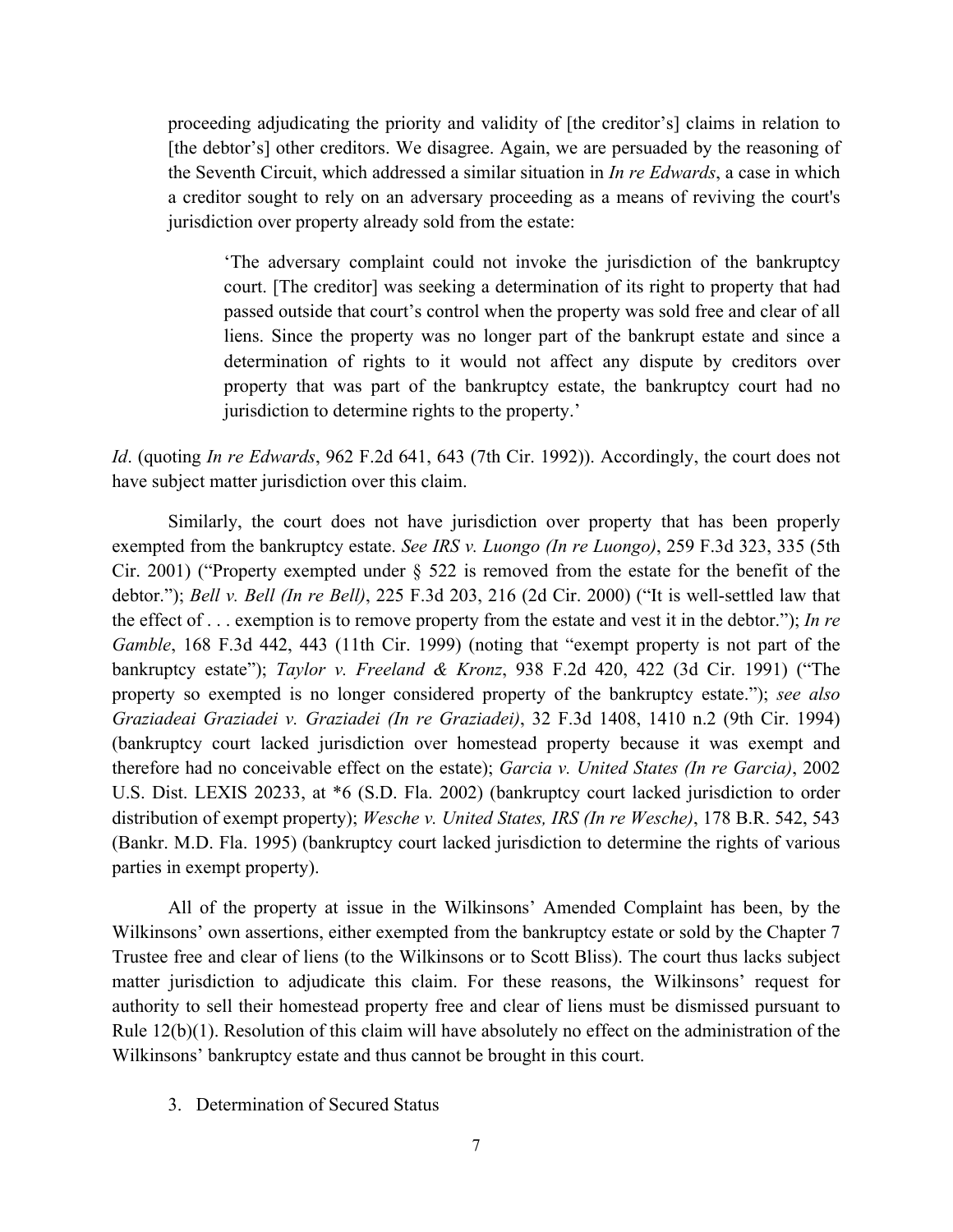The Wilkinsons also seek a determination of secured status with respect to EMC's lien on the 52 acre tract, which includes part of the Wilkinsons' homestead. Specifically, the Wilkinsons have requested that the court determine the nature, extent, validity, priority and secured status of EMC's lien, and the res judicata or collateral estoppel effect of this Court's orders authorizing the sales of property of the estate to the Wilkinsons and Scott Bliss as well as the court's order denying EMC's claim. While this request for relief also involves property that is no longer property of the estate, the court retains the jurisdiction to interpret its own orders. *See Nat'l Benevolent Ass'n of the Christian Church v. Weil, Gotshal & Manges, LLP (In re Nat'l Benevolent Ass'n of the Christian Church),* 333 Fed. Appx. 822, 826 (5th Cir. 2009) (noting a bankruptcy court has the authority to interpret its own orders); *Auto. Fin. Corp. v. Ray Huffines Chevrolet, Inc. (In re Parkway Sales & Leasing, Inc.)*, 411 B.R. 337 (Bankr. E.D. Tex. 2009) (recognizing bankruptcy court's "inherent authority to interpret and enforce its own orders" and interpreting the preclusive effect of an order sustaining the trustee's objection to a claim); *Campbell v. Motors Liquidation Co. (In re Motors Liquidation Co.)*, 428 B.R. 43, 56-57 (S.D.N.Y. 2010) (noting that "[i]t is well-settled that bankruptcy courts have … corollary jurisdiction to interpret and enforce their own orders carrying out the provisions of the Bankruptcy Code") (citing 11 U.S.C. § 105(a)). The relief requested merely requires the court to interpret and enforce prior orders of this court. Thus, the court will not dismiss this claim.

#### 4. Marshaling

The Wilkinsons' marshaling claim requests that the court direct EMC to seek satisfaction of their lien against the 52 acre tract "from the proceeds of the sale attributable to the nonexempt portion of the realty" rather than from the portion of the property that the Wilkinsons properly exempted from the bankruptcy estate. In short, the Wilkinsons request that EMC satisfy its claim (if any) from property of the bankruptcy estate rather than from property of the Wilkinsons.

In general, the doctrine of marshaling provides that "a senior lien creditor with a right to proceed against more than one asset of a debtor must, in fairness, attempt to satisfy his claim(s) from assets that are not encumbered with junior liens." *In re San Jacinto Glass Indus., Inc.*, 93 B.R. 934, 937 (Bankr. S.D. Tex. 1988) (quoting *Meyer v. United States*, 375 U.S. 233, 237 (1963)). There are three requirements for a marshaling claim: "(1) the contesting claimants both have secured claims against a common debtor; (2) the assets or funds subject to marshaling belong solely to the common debtor; and (3) one of the lienholders, alone, has the right to resort to more than one fund or asset of the debtor. *Id*. The flaw in the Wilkinsons' request for marshaling is readily apparent. The Wilkinsons have requested that EMC be directed to satisfy its claim from property of the estate before satisfying its claim from property of the Wilkinsons. Marshaling only applies if competing creditors have claims against a common debtor. *Id*. Here, there are two "debtor" entities involved—the bankruptcy estate and the Wilkinsons. So, the marshaling claim is dismissed for failure to state claim pursuant to Rule 12(b)(6).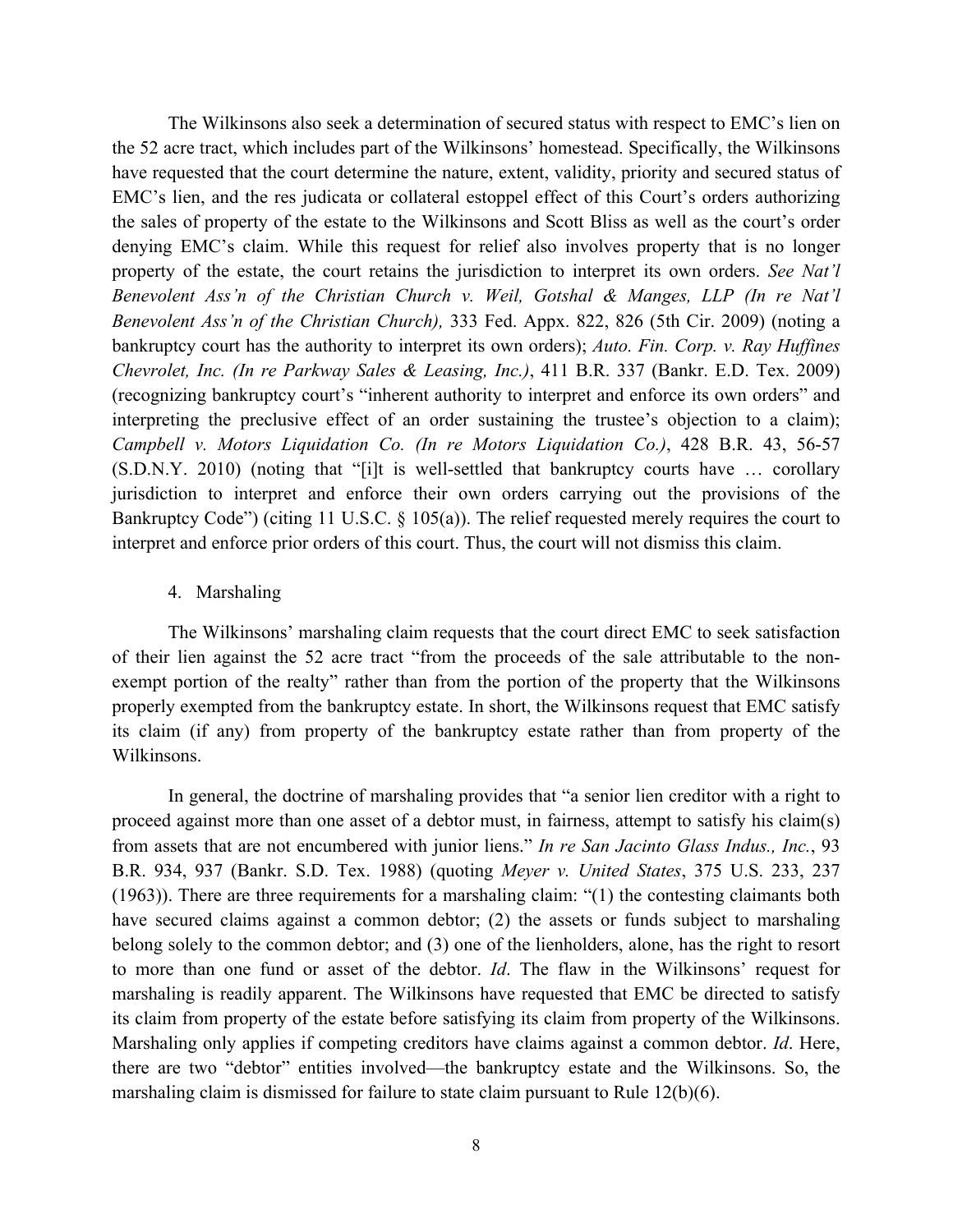#### 5. Equitable Subordination

The Wilkinsons assert that EMC's claim, to the extent that it even has a claim, should be equitably subordinated for the purposes of distribution pursuant to section 510 of the Code due to "the repeated misconduct by the Defendants as set forth in [the Wilkinsons'] complaint." (Compl., p. 13.) First, this court has already held that EMC has no claim against the bankruptcy estate and no right to be paid a dividend by the Trustee. [*See* Docket Nos. 347, 400.] Second, even if EMC did have a claim against the bankruptcy estate, the Wilkinsons lack standing to bring a claim against EMC for equitable subordination. As explained by the Second Circuit in an unpublished opinion:

The purpose of equitable subordination is to remedy wrongdoing by one creditor, in the interests of the remaining creditors; as a debtor, Riccitelli has no standing to seek relief under § 510. *See In re Lockwood*, 14 B.R. 374, 381 (Bankr. E.D.N.Y. 1981) ("The proper party to seek equitable subordination is the trustee."); *see also In re Weeks*, 28 B.R. 958, 960 (Bankr. W.D. Okla. 1983) ("The fundamental aim of equitable subordination is to undo or offset any inequality in the claimed position of a creditor that will produce injustice or unfairness to other creditors in terms of the bankruptcy results.") (internal citation and quotation marks omitted).

*Riccitelli v. Sensenwich (In re Riccitelli)*, 14 Fed. Appx. 57, 58-59 (2d Cir. 2001) (unpublished opinion). *See also In re Thompson*, 965 F.2d 1136, 1147 (1st Cir. Mass. 1992) ("As a general rule, absent leave of court, the chapter 7 trustee alone may interpose objections to proofs of claim."); *Balcor/Morristown Ltd. Pshp. v. Vector Whippany Assocs.*, 181 B.R. 781, 791 (D.N.J. 1995) ("The debtor has no standing even to raise the equitable subordination doctrine.") (citing *In re Weeks*, 28 Bankr. 958, 960 (Bankr. W.D. Okla. 1983)); *In re Parker Montana Co.*, 47 Bankr. 419, 421 (D. Mont. 1985) (as the representative for the chapter 7 estate, the trustee, and not the debtor, is the proper party to bring an action for equitable subordination). Accordingly, the Wilkinsons' claim for equitable subordination must be dismissed for lack of subject matter jurisdiction pursuant to Rule 12(b)(1).

6. Contempt

The Wilkinsons seek a finding of contempt and damages against EMC for violating the following: 1) the automatic stay; 2) the discharge order; 3) the agreed order authorizing the Trustee to sell property free and clear to the Wilkinsons; 4) the order authorizing the Trustee to sell property free and clear to Scott Bliss; and 5) the order granting the Trustee's objection to EMC's claim. To succeed in a contempt proceeding, the movant "bears the burden of establishing by clear and convincing evidence: 1) that a court order was in effect, 2) that the order required certain conduct by the respondent, and 3) that the respondent failed to comply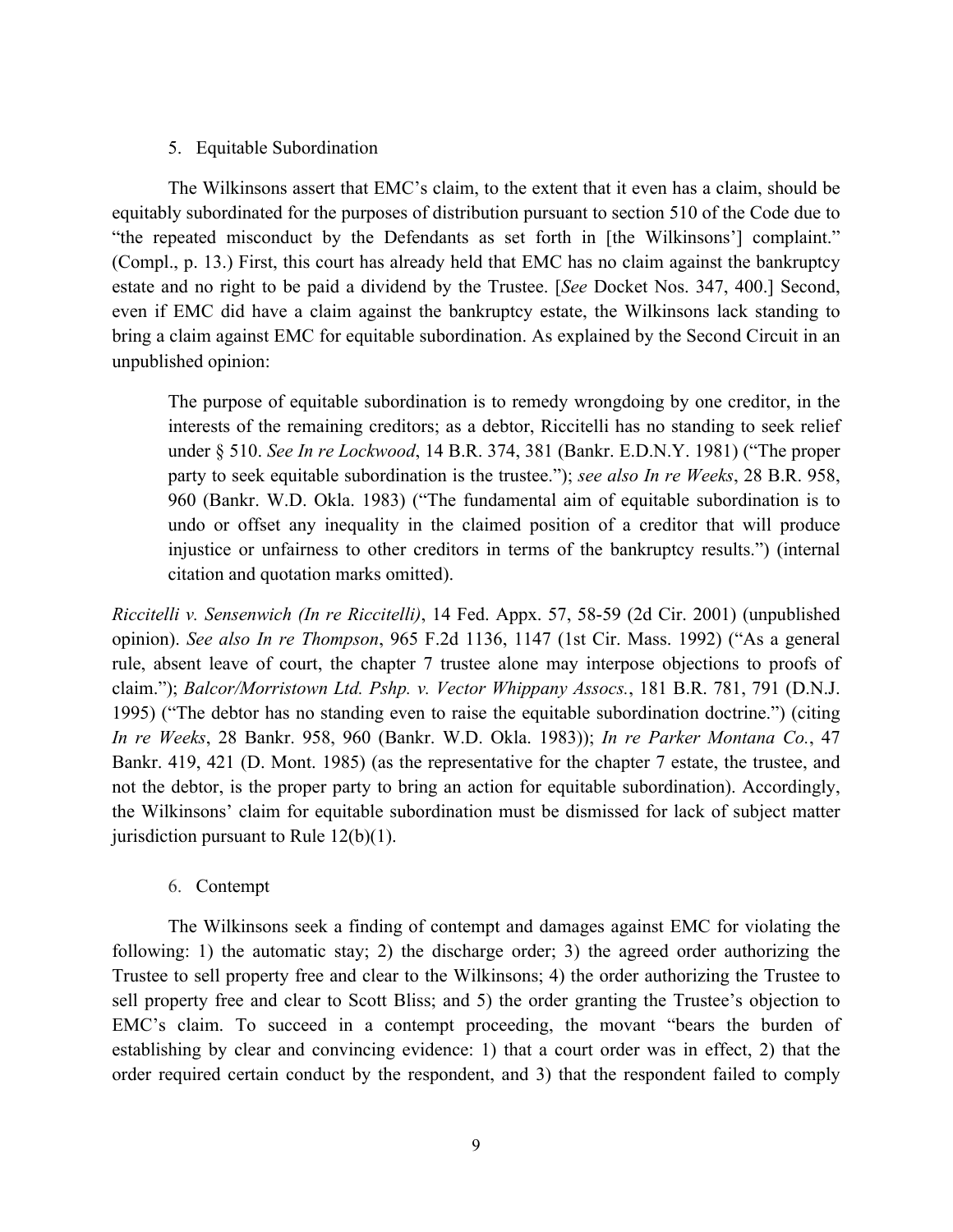with the court's order." *American Airlines, Inc. v. Allied Pilots Ass'n*, 228 F.3d 574, 581 (5th Cir. 2000) (citing *Martin v. Trinity Indus., Inc.*, 959 F.2d 45, 47 (5th Cir. 1992)).

First, the Wilkinsons claim that EMC violated the automatic stay when, in December 2010, EMC posted for sale and sold the 52 acre tract which had been previously sold free and clear of liens to the Wilkinsons and/or Scott Bliss. Section 362(c) of the Bankruptcy Code provides:

Except as provided in subsections (d), (e), (f), and (h) of this section—

(1) the stay of an act against property of the estate under subsection (a) of this section continues *until such property is no longer property of the estate*;

(2) the stay of any other act under subsection (a) of this section continues until the earliest of—

(A) the time the case is closed;

(B) the time the case is dismissed; or

(C) if the case is a case under chapter 7 of this title concerning an individual or a case under chapter 9, 11, 12, or 13 of this title, *the time a discharge is granted or denied*[.]

11 U.S.C. § 362(c) (emphasis added). Accordingly, because the 52 acre tract the Wilkinsons allege EMC wrongfully foreclosed upon had already been either sold by the Chapter 7 Trustee free and clear, or properly exempted from the bankruptcy estate, that property no longer constituted property of the estate. The stay no longer applied to protect that property from foreclosure.

Because the stay was no longer in effect at the time of EMC's (wrongful) foreclosure, the Wilkinsons have failed to allege facts in support of the first element of a claim for contempt for that violation. The Wilkinsons' claim for contempt and/or damages in connection with EMC's purported stay violation must therefore be dismissed for failure to state a claim under Rule 12(b)(6). *See Campbell v. San Antonio*, 43 F.3d 973, 975 (5th Cir. 1995) (dismissal is proper if a complaint lacks allegations to support an essential element of the plaintiff's claim). Furthermore, even if EMC's conduct had violated the automatic stay (if the property at issue had still been property of the estate), the Wilkinsons lack standing to bring a claim for violation of the stay in connection with a creditor's efforts to obtain possession of property of the estate. *See In re Laux*, 181 B.R. 60, 61 (Bankr. S.D. Ill. 1995) (noting that "when debtor filed his chapter 7 petition, the funds [at issue] became property of the estate subject to the control of the chapter 7 trustee[,] and concluding that, "[a]ccordingly, the only party with standing to raise a violation of  $\S$  362(a)(3) [staying any act to obtain possession of property of the estate] is the trustee"); *see also In re Calvin,* 329 B.R. 589, 601 (Bankr. S.D. Tex. 2005) (stating that debtor acquires standing to assert stay violation when title to the property at issue revests in the debtor which is when the property is either "properly claimed and allowed as exempt, or abandoned by the trustee.").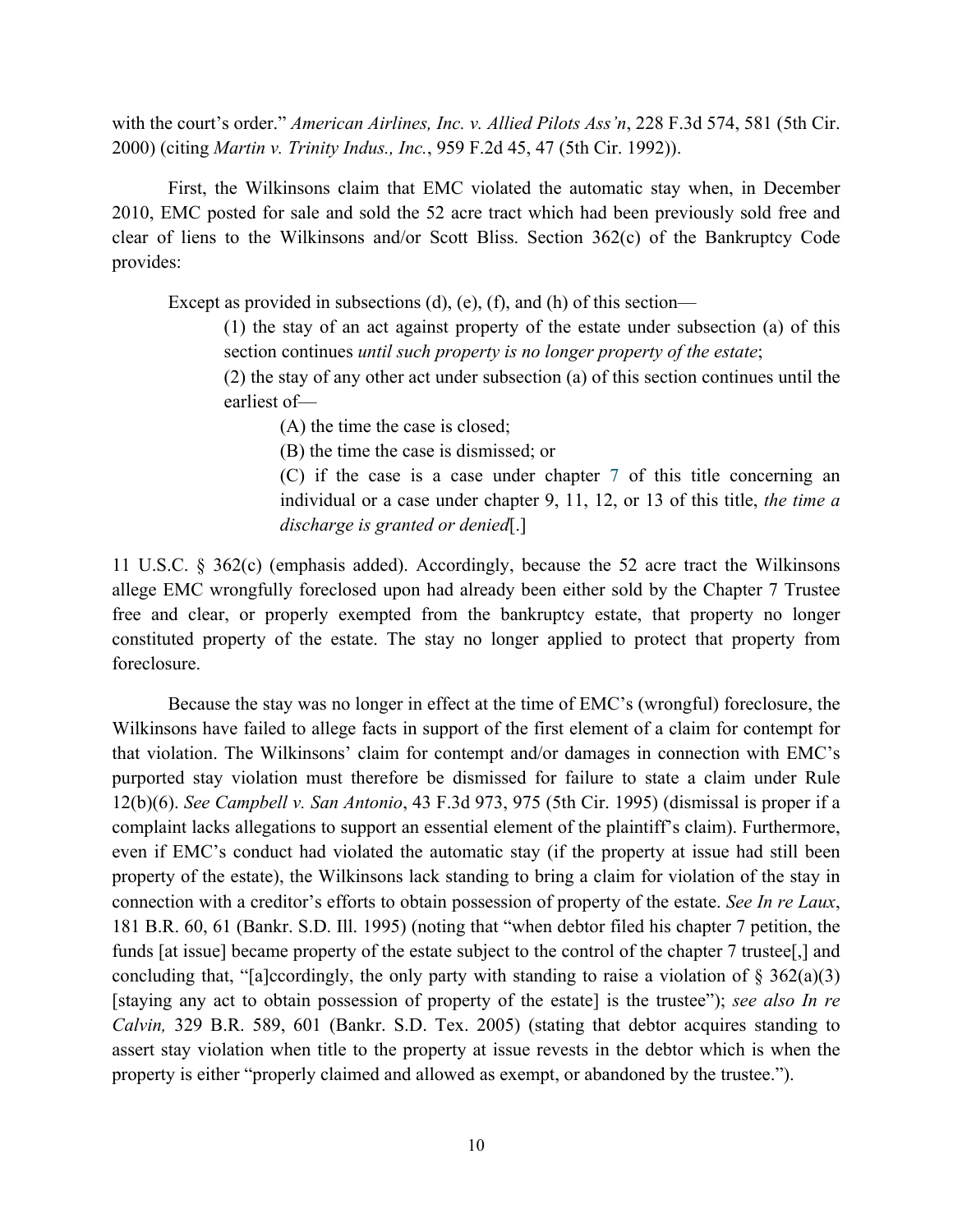Next, the Wilkinsons allege that EMC's wrongful foreclosure of the 52 acre tract violated the court's discharge order. This claim, too, must fail. A discharge under section 727 "operates as an injunction against the commencement or continuation of an action, the employment of process, or an act, to collect, recover or offset any such debt *as a personal liability of the debtor*, whether or not discharge of such debt is waived." 11 U.S.C. § 524(a)(2) (emphasis added). Accordingly, the actions taken by EMC (however improper those actions may have been) to enforce its *in rem* rights against the property at issue did not violate, or even implicate, the section 524 discharge injunction. *See In re Hunter*, 970 F.2d 299, 310-311 (7th Cir. 1992) (stating that "the 1984 amendment to section 524 makes clear that discharge does not enjoin holders of unavoided liens from enforcing them against property of the debtor through proceedings in rem. Nonetheless, under section 524 as amended, discharge enjoins creditors from seeking to establish that the discharged debtor is personally liable for any pre-petition claim."); *Great Am. Ins. Co. v. Merchs. & Planters Bank*, 2008 U.S. Dist. LEXIS 23006, at \*25 (W.D. Tenn. Mar. 21, 2008) (stating, "'a bankruptcy discharge extinguishes only one mode of enforcing a claim--namely, an action against the debtor in personam--while leaving intact another--namely, an action against the debtor in rem.'") (quoting *Johnson v. Home State Bank*, 501 U.S. 78, 84 (U.S. 1991)); *Gamble-Ledbetter v. Andra Group, L.P. (In re Gamble-Ledbetter)*, 419 B.R. 682, 701 (Bankr. E.D. Tex. 2009) (noting that in rem actions are outside the scope of the discharge injunction). The Debtors' claim for violation of the discharge injunction fails to state a claim upon which relief may be granted and therefore must be dismissed under Rule  $12(b)(6)$ .

Next, the Wilkinsons claim that EMC's wrongful foreclosure of the 52 acre tract violated the court's September, 2010 order authorizing the Chapter 7 Trustee to sell that tract (minus the Wilkinsons' homestead portion) to Scott Bliss free and clear of liens.<sup>5</sup> The Wilkinsons lack standing to bring a claim for violation of this sale order. "To enforce an order of the court through contempt proceedings, the moving party must be a party to that order." *Copley v. W. Va. State Tax Dep't (In re Copley)*, 2008 Bankr. LEXIS 1935, at \*10 (Bankr. S.D. W. Va. June 27, 2008) (finding chapter 7 debtor lacked standing to bring action for contempt against creditor for violation of the stay because property at issue belonged to the estate, not the debtor, and debtor suffered no injury as a result of creditor's actions). Here, the order at issue authorizes the Chapter 7 Trustee to sell property of the estate to Scott Bliss free and clear of liens. As such, the Trustee (or perhaps Scott Bliss) is the proper party to assert a claim for violation of the sale order. *See Farrell Construction Co. v. Jefferson Parish, La.*, 896 F.2d 136, 140 (5th Cir. 1990) (noting that, under Rule 17(a) of the Federal Rules of Civil Procedure, "all actions in federal courts [must] be brought by the real party in interest[,]" and stating that "[t]he real party in interest is the person

!!!!!!!!!!!!!!!!!!!!!!!!!!!!!!!!!!!!!!!!!!!!!!!!!!!!!!!!!!!

<sup>&</sup>lt;sup>5</sup> From the pleadings it appears that EMC is not seeking to dismiss the Debtors' claim for violation of the court's November 10, 2009 order authorizing the Chapter 7 Trustee's sale of the 3.8 acres from the 52 acre tract to the Wilkinsons free and clear of liens. And indeed, the Wilkinsons have adequately alleged that the sale order was in effect at the time of EMC's foreclosure and that EMC violated that sale order by seeking to enforce its lien on that property.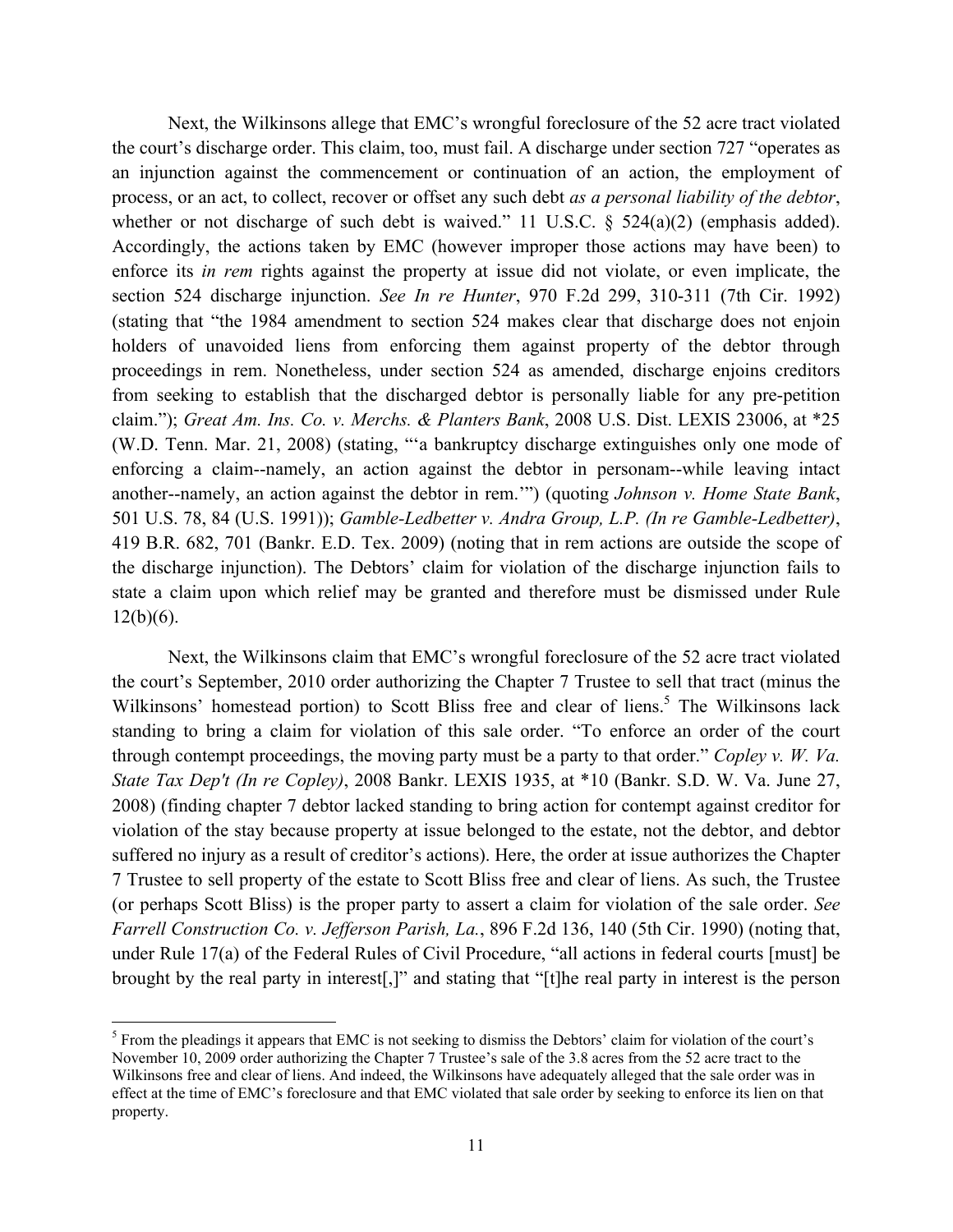holding the substantive right sought to be enforced..."). Furthermore, the Wilkinsons suffered no injury as a result of EMC's alleged violation of the sale order. If anyone was injured by EMC's flouting of the court's sale order it was Scott Bliss—the free and clear purchaser of the property that EMC improperly foreclosed upon—not the Wilkinsons. *See Lujan v. Defenders of Wildlife*, 504 U.S. 555, 560 (1992) (noting that one of the requirements of constitutional standing is that "the plaintiff must have suffered an injury in fact—an invasion of a legally protected interest…").

For the reasons stated above, the Wilkinsons' claim for contempt for violation of the court's September, 2010 sale order will be dismissed for lack of standing under Rule 12(b)(1).

Finally, the Wilkinsons allege that EMC's wrongful foreclosure of the 52 acre tract violated the court's order disallowing EMC's secured claim with respect to this property. For the reasons stated in part 3 above, the court will not dismiss this count of the Wilkinsons' Amended Complaint. The Wilkinsons have standing to bring this action to the extent it involves the assertion of a lien against property sold to them by the chapter 7 trustee free and clear of liens.

# 7. Unreasonable Collection Efforts / Fair Debt Collection Practices Act

The Wilkinsons allege that EMC engaged in unreasonable collection efforts and violated the Fair Debt Collection Practices Act (FDCPA) when, without proper notice and in contravention of this court's prior sale orders, EMC foreclosed on the 52 acre tract. All the conduct of which the Wilkinsons complain (EMC's filing a proof of claim and lift stay motion without the ability to prove it owned the note, and EMC's foreclosure efforts) occurred after the filing of the Wilkinsons' bankruptcy petition. Accordingly, the Wilkinsons' post-petition claims of unreasonable collection efforts and violation of the FDCPA are not property of the Wilkinsons' bankruptcy estate. *See Osherow v. Wells Fargo Home Mortg., Inc. (In re Rhinesmith)*, 450 B.R. 630, 634 (Bankr. W.D. Tex. Mar. 22, 2011) (finding debtors' post-petition FDCPA and TDCA claims belonged to the debtors and not the bankruptcy estate); *Witko v. Menotte (In re Witko)*, 374 F.3d 1040, 1042-44 (11th Cir. 2004) (stating that "[p]re-petition causes of action are part of the bankruptcy estate and post-petition causes of action are not[,]" and concluding that because the debtor's legal malpractice cause of action did not exist, and could not have even been predicted, at the time he filed his bankruptcy petition, that cause of action was not property of his bankruptcy estate); *In re Patterson*, 2008 Bankr. LEXIS 1778, at \*8 (Bankr. N.D. Ohio June 3, 2008) (stating that "where all the events giving rise to a cause of action occur following the filing of the petition, the cause of action is not property of the estate").

Because the Wilkinsons' unreasonable collection efforts and FDCPA claims arose postpetition, and are owned by the Wilkinsons and not the estate, this court lacks the subject matter jurisdiction to address these claims. As recently articulated by the bankruptcy court for the District of New Mexico: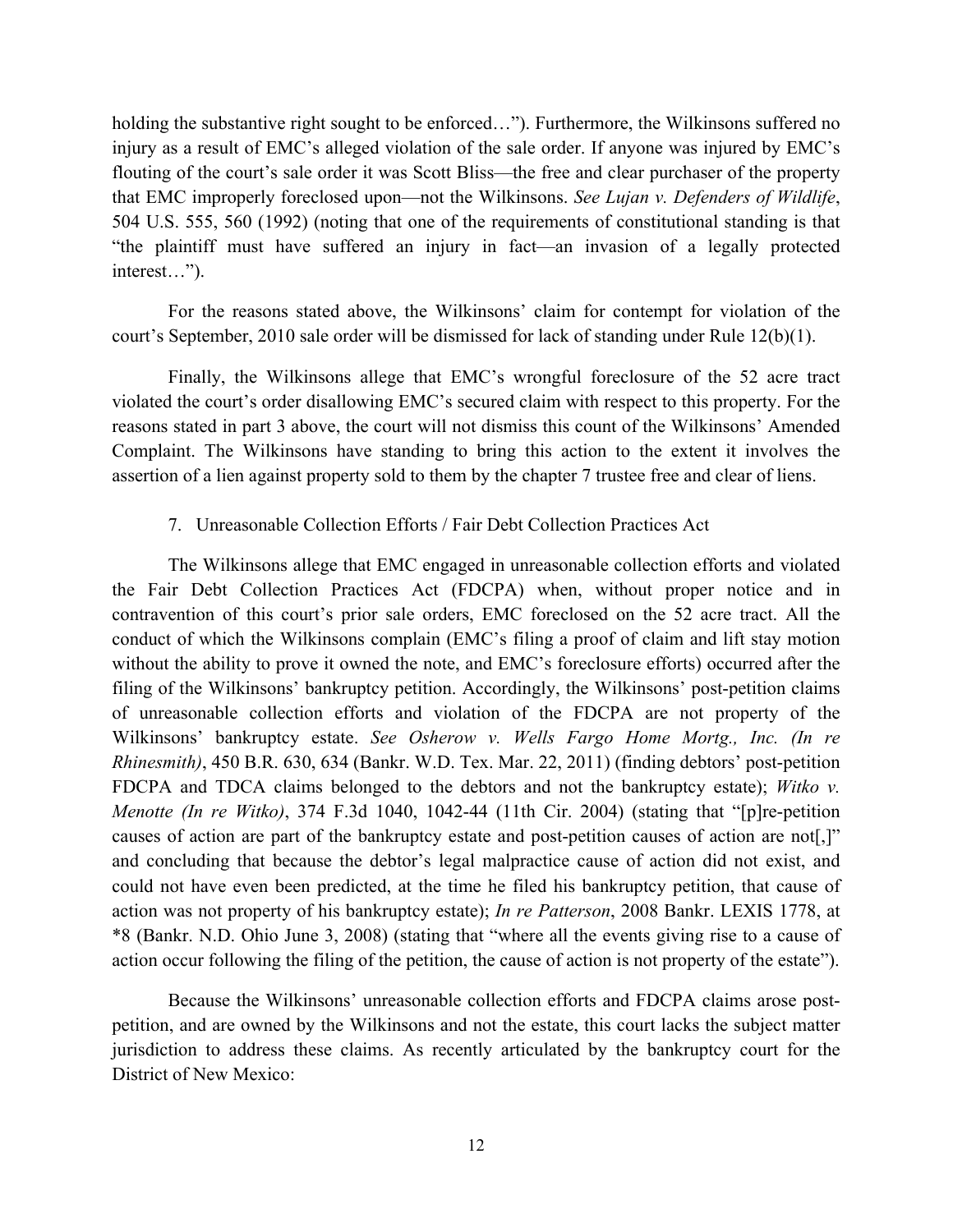Most courts that have considered this issue have found that the bankruptcy court does not have subject matter jurisdiction over a Chapter 7 debtor's post-petition claims for violation of the FDCPA [citing numerous cases]. This Court agrees. The test for determining whether the bankruptcy court has, non-core, 'related-to' jurisdiction over a proceeding is 'whether the outcome of that proceeding could conceivably have any effect on the estate being administered in bankruptcy.' A factual nexus between the alleged conduct and the Plaintiff's bankruptcy case is insufficient, in and of itself, to confer 'related to' jurisdiction on the Bankruptcy Court to hear a claim under the FDCPA. Here, Plaintiff's factual assertions in support of her claims under the FDCPA, the NM-UPA and New Mexico common law relate to post-petition actions. Therefore, such claims do not constitute property of her bankruptcy estate, and any recovery, should she prevail on these claims, would have no conceivable impact on the administration of her Chapter 7 bankruptcy estate. These claims, therefore, do not fall within the Court's limited, 'related to' non-core jurisdiction. The Court will dismiss Plaintiff's Second, Third, and Fourth claims in the Complaint due to a lack of subject matter jurisdiction.

*Atwood v. GE Money Bank (In re Atwood)*, 2011 Bankr. LEXIS 1233, at \*16-17 (Bankr. D.N.M. Apr. 7, 2011); *see also Barnhart v. Union Bank, Inc. (In re Barnhart)*, 2010 Bankr. LEXIS 471, at \*6-7 (Bankr. N.D. W. Va. Feb. 26, 2010) (stating, "[t]he Debtors' tort claims are based on alleged standards of care that exist independently from the bankruptcy case, and depend on the resolution of non-bankruptcy law. Thus, the tort claims neither arise under title 11, nor arise in a case under title 11. Moreover, the alleged actions by the Bank occurred post-petition so that any potential recovery on the claims is not property of the estate; and litigating the tort causes of action cannot affect the administration of the Debtors' bankruptcy estate. Thus, the court has no subject matter jurisdiction over Counts Two and Five, because the causes of action neither arise under title 11, arise in a case under title 11, nor relate to the Debtors' bankruptcy case.") (internal citation omitted).

This court agrees with the majority of courts that have concluded that bankruptcy courts do not have "related to" jurisdiction over a chapter 7 debtor's post-petition claims for unfair debt collection practices. Resolution of the Wilkinsons' unreasonable collection efforts and FDCPA claims will have no impact whatsoever on the Wilkinsons' bankruptcy estate. Therefore, these claims will be dismissed for lack of subject matter jurisdiction pursuant to Rule 12(b)(1).

## 8. Accounting

The Wilkinsons' Amended Complaint also requests that the court order EMC to provide the Wilkinsons with "a full accounting and payment history reflecting what was actually done with their payments and an amortization schedule reflecting what should have been done with their loan payments for each of the loan [sic] at issue." This court does not have the subject matter jurisdiction to address the Wilkinsons' accounting claim. The Wilkinsons' accounting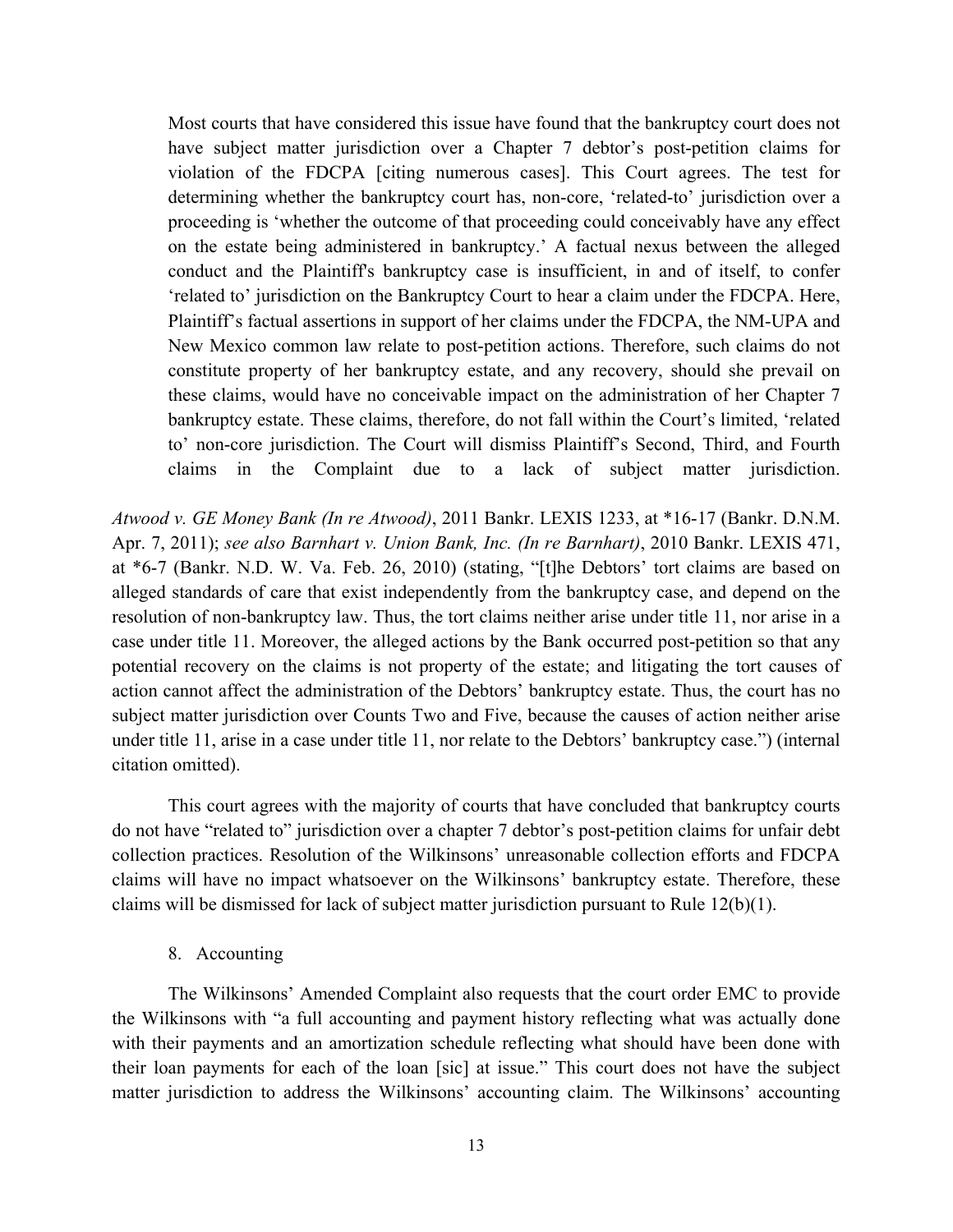claim relates to a debt that has been discharged and to property that is no longer property of the Wilkinsons' bankruptcy estate.

Section 1334 of Title 28 provides:

(a) Except as provided in subsection (b) of this section, the district courts shall have original and exclusive jurisdiction of all cases under title 11.

(b) Except as provided in subsection  $(e)(2)$ , and notwithstanding any Act of Congress that confers exclusive jurisdiction on a court or courts other than the district courts, the district courts shall have original but not exclusive jurisdiction of all civil proceedings arising under title 11, or arising in or related to cases under title 11.

28 U.S.C. § 1334(a)-(b). The term 'cases under title 11' refers to the bankruptcy petition itself, which is not applicable here. *See CBI Eastchase, L.P., et. al. v. Farris, et. al. (In re e2 Communications, Inc.)*, 2005 Bankr. LEXIS 3250, at \*9 n.5 (Bankr. N.D. Tex. Mar. 24, 2005). Regarding "arising under" and "arising in" jurisdiction, the bankruptcy court for the Western District of Texas explained the distinction as follows,

['arising under' jurisdiction] provides jurisdiction to courts for causes of action created under a provision of title 11. In other words, bankruptcy jurisdiction exists for 'any matter under which a claim is made under a provision of title 11.' For example, the claim of exemptions under 11 U.S.C. § 522, a claim of discrimination in violation of 11 U.S.C. § 525, and any action by a trustee under an avoiding power would all be proceedings that 'arise under' a bankruptcy case.…

Proceedings that 'arise in' bankruptcy cases are '"administrative" matters that arise *only* in bankruptcy cases. In other words, "arising in" proceedings are those that are not based on any right expressly created by title 11, but nevertheless, would have no existence outside of the bankruptcy.'

*Wells Fargo Home Mortg. v. Mounce (In re Mounce)*, 2009 U.S. Dist. LEXIS 76540, at \*8-9, 14 (W.D. Tex. Aug. 26, 2009) (citations omitted). Lastly, "[c]ases 'related to' the bankruptcy case are those whose outcome could have any conceivable effect on the estate being administered in bankruptcy." *Morrison v. Western Builders of Amarillo, Inc. (In re Morrison)*, 555 F.3d 473, 479 (5th Cir. 2009). A civil proceeding "'need not necessarily be against the debtor or against the debtor's property. An action is related to bankruptcy if the outcome could alter the debtor's rights, liabilities, options, or freedom of action (either positively or negatively) and which in any way impacts upon the handling and administration of the bankrupt estate.'" *Equity Broad Corp. v. Shubert (In re Winstar Communs. Inc.)*, 284 B.R. 40, 50 (Bankr. D. Del. 2002) (quoting *Pacor v. Higgins*, 743 F.2d 984 (3d Cir. 1984)).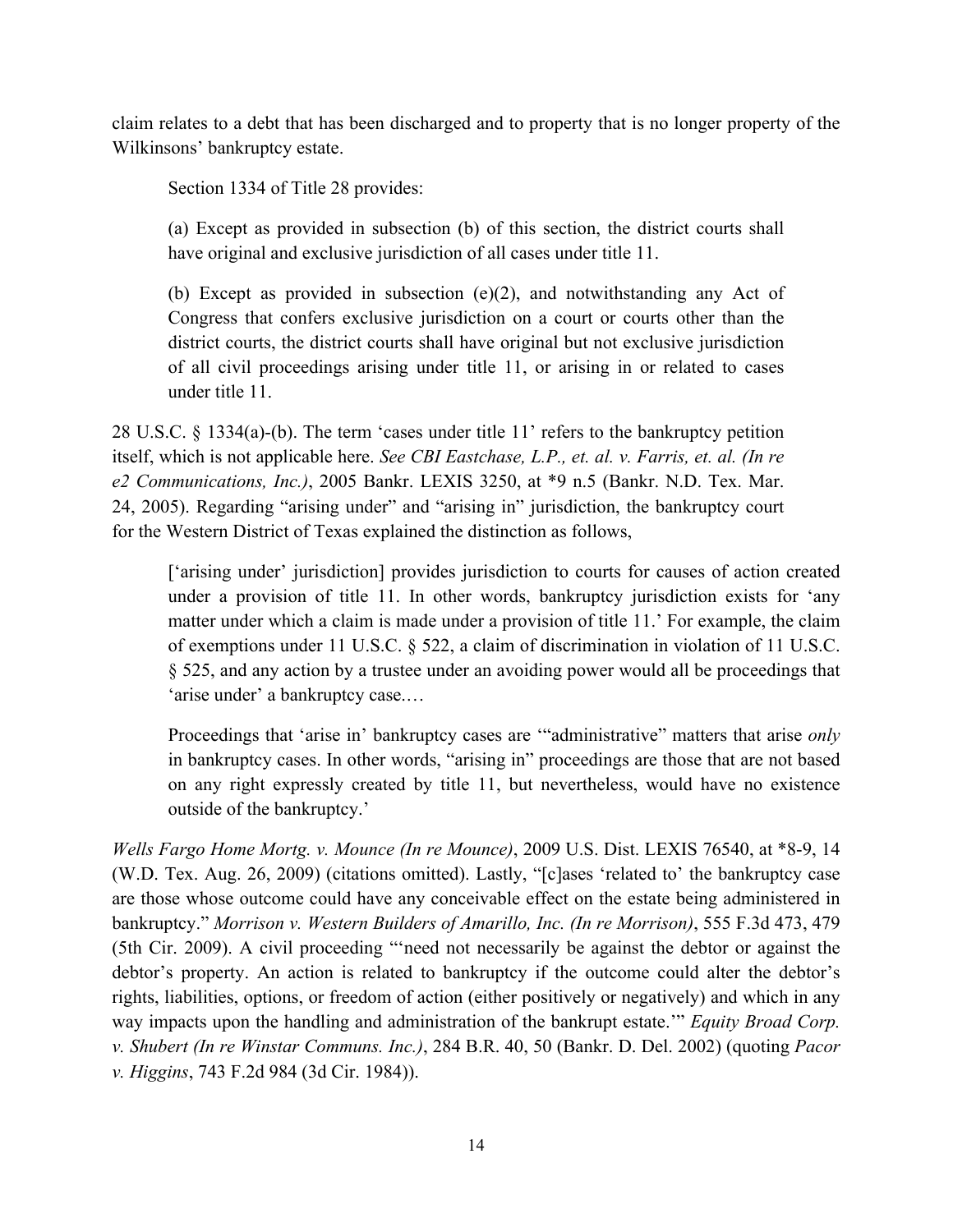The only possible avenue for this court to exercise jurisdiction over the Wilkinsons' postdischarge, state law claim for an accounting is the "related to" prong of section 1334(b). Here, however, the outcome of the Wilkinsons' accounting claim will have no impact whatsoever on the administration of their bankruptcy estate. The underlying debt has been discharged as a personal liability of the Wilkinsons and EMC has no claim against any property of the bankruptcy estate. Furthermore, the property with respect to which the Wilkinsons demand an accounting has been removed from the bankruptcy estate, either through 363 sales or through exemption. Because resolution of the Wilkinsons' accounting claim will have no an impact on the administration of their bankruptcy estate, this court lacks "related to" jurisdiction over the Wilkinsons' accounting claim. *See Mounce*, 2009 U.S. Dist. LEXIS 76540, at \*21-22 (stating, with respect to post-discharge state law claims brought by a chapter 7 debtor against her mortgage company: "It is clear that paying more attorneys' fees will have an effect on [the debtor]. However, [the debtor's] claims [for breach of contract and misrepresentation] would not have an effect on her estate. As [the creditor] points out, during her bankruptcy proceeding, [the debtor] claimed her homestead as exempt property, and the bankruptcy trustee determined that no assets existed that could be administered for the benefit of [the debtor's] creditors. Thus, all of her property was in one way or another removed from the bankruptcy estate. Accordingly, [the debtor's] claims relating to mortgage payments on her homestead could not affect her estate given that the homestead was not part of the estate."). The Wilkinsons' request for an accounting is therefore dismissed for lack of subject matter jurisdiction under Rule 12(b)(1).

# 9. Fraud

The Wilkinsons allege that EMC committed fraud when it filed a motion for relief from stay knowing that it was not the owner or holder of the underlying note, and then later backdated various transfer documents in an attempt to cure the gap in the chain of title. In Texas a claim for common law fraud consists of the following elements:

(1) that a material misrepresentation was made; (2) the representation was false; (3) when the representation was made, the speaker knew it was false or made it recklessly without any knowledge of the truth and as a positive assertion; (4) the speaker made the representation with the intent that the other party should act upon it; (5) the party acted in reliance on the representation; and (6) the party thereby suffered injury.

*In re First Merit Bank*, 52 S.W.3d 749, 758 (Tex. 2001). The pleading standard for a fraud claim in federal court is governed by Rule 9(b) of the Federal Rules of Civil Procedure, requiring a plaintiff to plead fraud with particularity. *See* FED. R. CIV. P. 9(b). Rule 9(b) requires that the Wilkinsons plead enough facts to illustrate "the 'who, what, when, where, and how' of the alleged fraud." *Williams v. Bell Helicopter Textron, Inc.*, 417 F.3d 450, 453 (5th Cir. 2005) (quoting *United States ex rel. Thompson v. Columbia/HCA Healthcare Corp.*, 125 F.3d 899, 903 (5th Cir. 1997)). Here, the most notable element missing from the Wilkinsons' Amended Complaint is the element of reliance. Even if the court were to find sufficient the Wilkinsons'